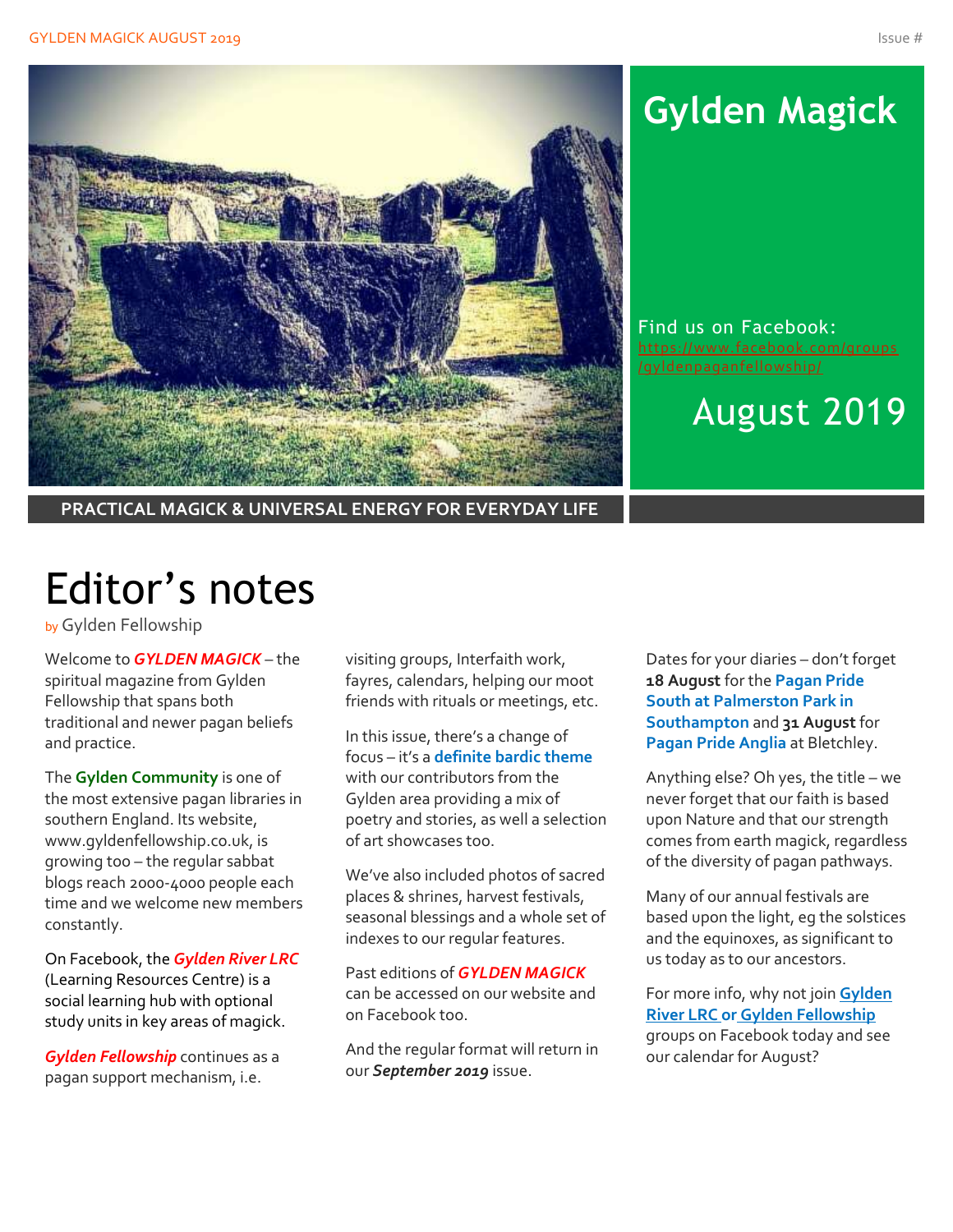# Contents: August 2019

| The Lion's Share by Gylden Fellowship                                    | Page 3      |
|--------------------------------------------------------------------------|-------------|
| <b>Indexes by Gylden Fellowship</b>                                      | Page 4      |
| <b>Positivity by Rebecca</b>                                             | Page 5      |
| <b>Celtic blessing from the Carmina Gaedelica</b>                        | Page 6      |
| <b>Thought by Rebecca</b>                                                | Page 7      |
| Art showcase 1 – pictures from Obsidian the Cat (Andrea Jane Legg)       | Page 8      |
| <b>Bomere Pool by Gylden Fellowship</b>                                  | Page 9      |
| Art showcase 2 – pictures from Tracy Ann Ferriss                         | Page 10     |
| The Crow and the Wolf by Wayne Davis                                     | Page 11     |
| Shrines & sacred places in the Gylden area collated by Gylden Fellowship | Pages 12-13 |
| Harvest festivals by Gylden Fellowship                                   | Page 14     |
| <b>Lughnasadh blessing by Wayne Davis</b>                                | Page 15     |
| <b>Gylden contact info</b>                                               | Page 16     |

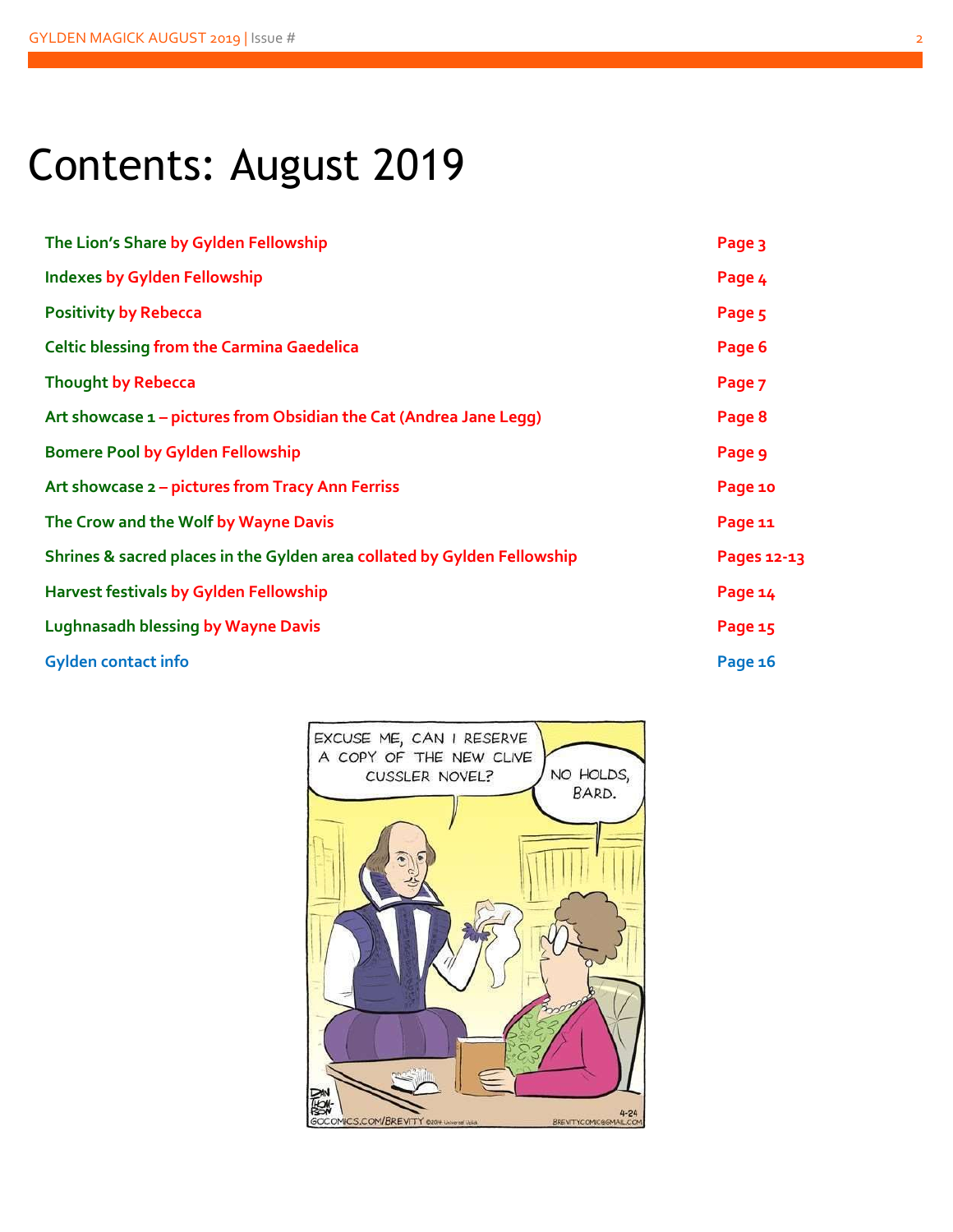### **The Lion's Share**

#### **By Gylden Fellowship**

*And so, we start with an ancient tale. Many stories can be found by researching the fables of Ancient Egypt or Persia and then adapting such fables into performance pieces for modern storytelling. For example, when reading up on the legends of ancient Persia, I came across a fable where a kitten danced at the court of King Cyrus the Great – and I adapted it into the tale of the Dancing Cat. This tale is even older, originating from an episode of Egyptian history.*

About 3300 years ago, the Pharaoh Rameses II owned a pet lion, for two main reasons: lions were closely linked to royalty in Ancient Egypt and Rameses II loved cats. He had lots of pet cats around his palace, but they were not enough and it seemed only right that the most powerful pharaoh at that time should also have a pet lion. It lived in the palace and its name translated as *Invincible* in English.

Now Rameses had a problem on his borders, because the nearby Hittite Empire, under King Muwatalli II, kept crossing his borders to raid local villages or towns for loot and crops. So, Rameses decided to teach the Hittites a lesson by capturing the great city of Kadesh, which was in modern-day Syria. It was a centre of trade and also a Hittite stronghold.

Thus, [Rameses](http://www.ancient.eu/ramesses/) marched from Egypt at the head of his army, of over 20,000 men and the pet lion of Rameses came too, but there was one thing that Rameses did not know – that the gods had decided to take a hand. Or, to be more precise, one particular goddess – **Sekhmet**, who had chosen to help Rameses win by becoming his lion for the war. Sekhmet was the sun goddess of war, usually featured as a protector of the pharaohs (and their armies) with the head of a lioness.

When the army reached Kadesh, Rameses made a mistake. His part of the army attacked too fast, believing that they could gain a quick advantage, but they were too far from the rest of the Egyptian soldiers. In reality, the Hittites ambushed Rameses and killed most of his division – he and his lion were trapped. There seemed to be little hope, but Sekhmet took a hand and revealed herself to Rameses and told him what to do. Under Sekhmet's guidance and protection, Rameses was able to rally his troops and they attacked the Hittites with such force that they started to retreat. And, at that point, the rest of the Egyptian army arrived to drive the frightened Hittites into a nearby river.

Rameses claimed victory in the battle of Kadesh and made a peace treaty with the Hittite king, i.e. that no more raids would be made across his borders. And, there was one more very important thing - when the Hittites surrendered to Rameses, he made sure that they surrendered to his lion as well. After all, he could not have won without the help of the gods!

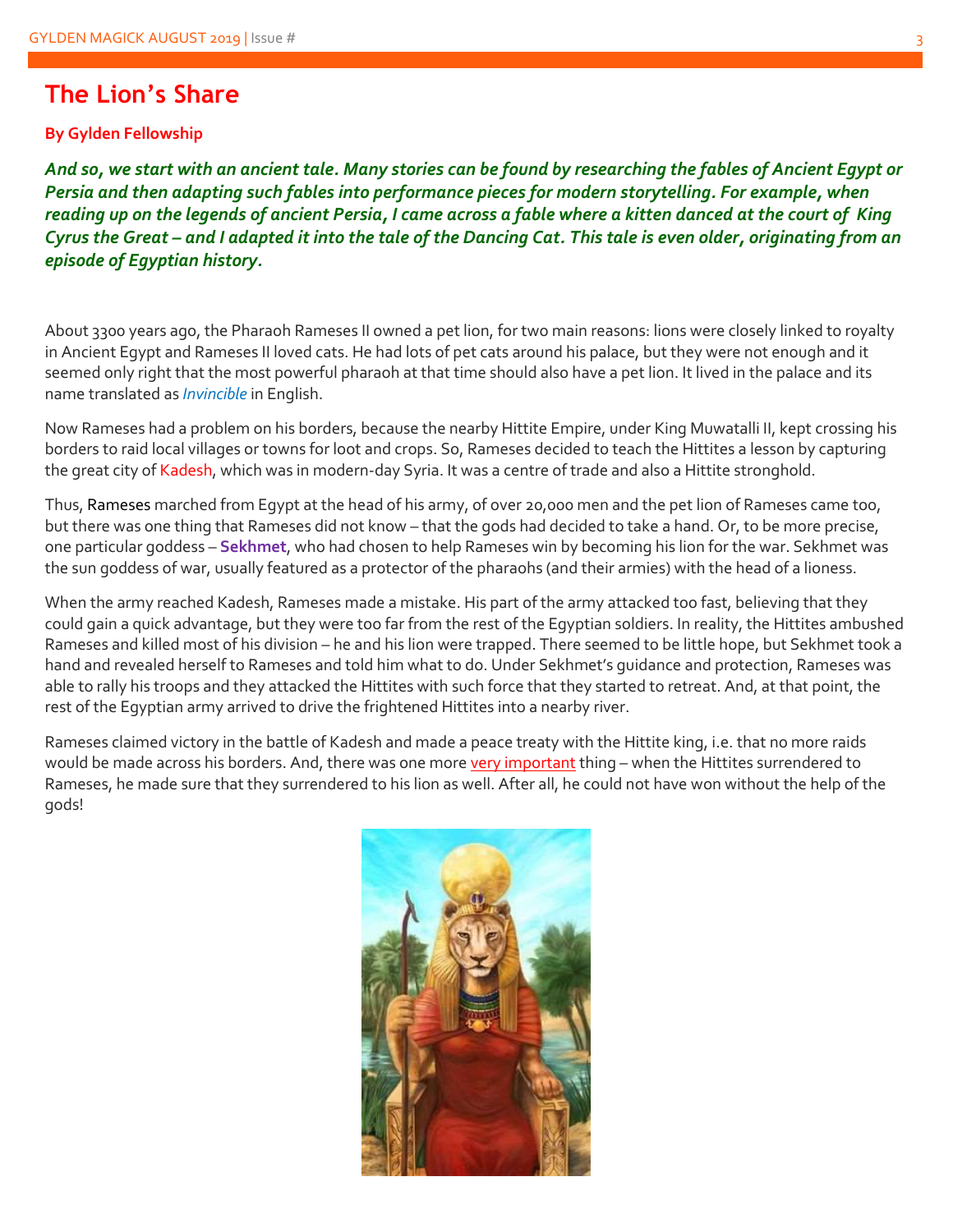### Gylden Magick indexes

Here we are then – **GYLDEN MAGICK** started in **September 2018**, as a magazine/ digest for the Gylden area – with a difference – more information-type articles and less of the news/ gossip (and no ads) that take up so much space in other publications. But, we (that's the admin team) want the magazine to evolve with new series and features, which is what you'll see from *September 2019*. As ever, the events across the Gylden region can be accessed on the monthly updates and calendars, but the tables below provide a handy quick-reference to the monthly features – all the past issues of **GYLDEN MAGICK** can be found either on our website or Facebook group.

| <b>Gylden Magick</b> | <b>Monthly crystals</b> | <b>Monthly herbs</b> | <b>Monthly altar tools</b> |
|----------------------|-------------------------|----------------------|----------------------------|
|                      |                         |                      |                            |
| September 2018       | Aventurine              | Yarrow               |                            |
| October 2018         | <b>Black tourmaline</b> | Mugwort              |                            |
| November 2018        | Sunstone                | <b>Nettles</b>       |                            |
| December 2018        | Blue lace agate         | Slippery elm         |                            |
| January 2019         | Celestite               | Comfrey              | Incense                    |
| February 2019        | Red jasper              | Roman chamomile      | Athame                     |
| March 2019           | Blue jade               | Lavender             | Chalice                    |
| April 2019           | Malachite               | Plantain herb        | Cauldron                   |
| May 2019             | Citrine                 | Cowslip              | Pentacle                   |
| <b>June 2019</b>     | Labradorite             | Lemon balm           | Statuettes and icons       |
| <b>July 2019</b>     | Amazonite               | Mullein              | Crystal balls              |
|                      |                         |                      |                            |

| <b>Gylden Magick</b> | <b>Monthly spells</b>   | <b>Meditations</b> | <b>Monthly recipes</b> |
|----------------------|-------------------------|--------------------|------------------------|
|                      |                         |                    |                        |
| September 2018       | Peace & harmony         |                    | Mushroom soup          |
| October 2018         | Candle protection       |                    | Samhain muffins        |
| November 2018        | Improve a friendship    |                    | Tomato & chickpea soup |
| December 2018        | A winter wish           |                    | Vegan Yule gravy       |
| January 2019         | Good fortune            | <b>Trees</b>       | Mushroom hot-pot       |
| February 2019        | Look for love           | Fountain           | Choco-chip biscuits    |
| March 2019           | Friendship on the rocks | Root chakra        | Ostara cakes           |
| April 2019           | Charging a pendulum     | Forest of the soul | Lavender drinks        |
| May 2019             | Daisy magick            | <b>Starseeds</b>   | Vegan Beltaine meal    |
| <b>June 2019</b>     | Lose that anger         | A summer's walk    | Litha beans & peppers  |
| <b>July 2019</b>     | Protective circles      | On the beach       | Vegan ice lollies      |
|                      |                         |                    |                        |

Further info on some of these topics can be found in the **Learning Units** on the Facebook site, **GYLDEN RIVER LRC** (stands for *Learning Resources Centre*).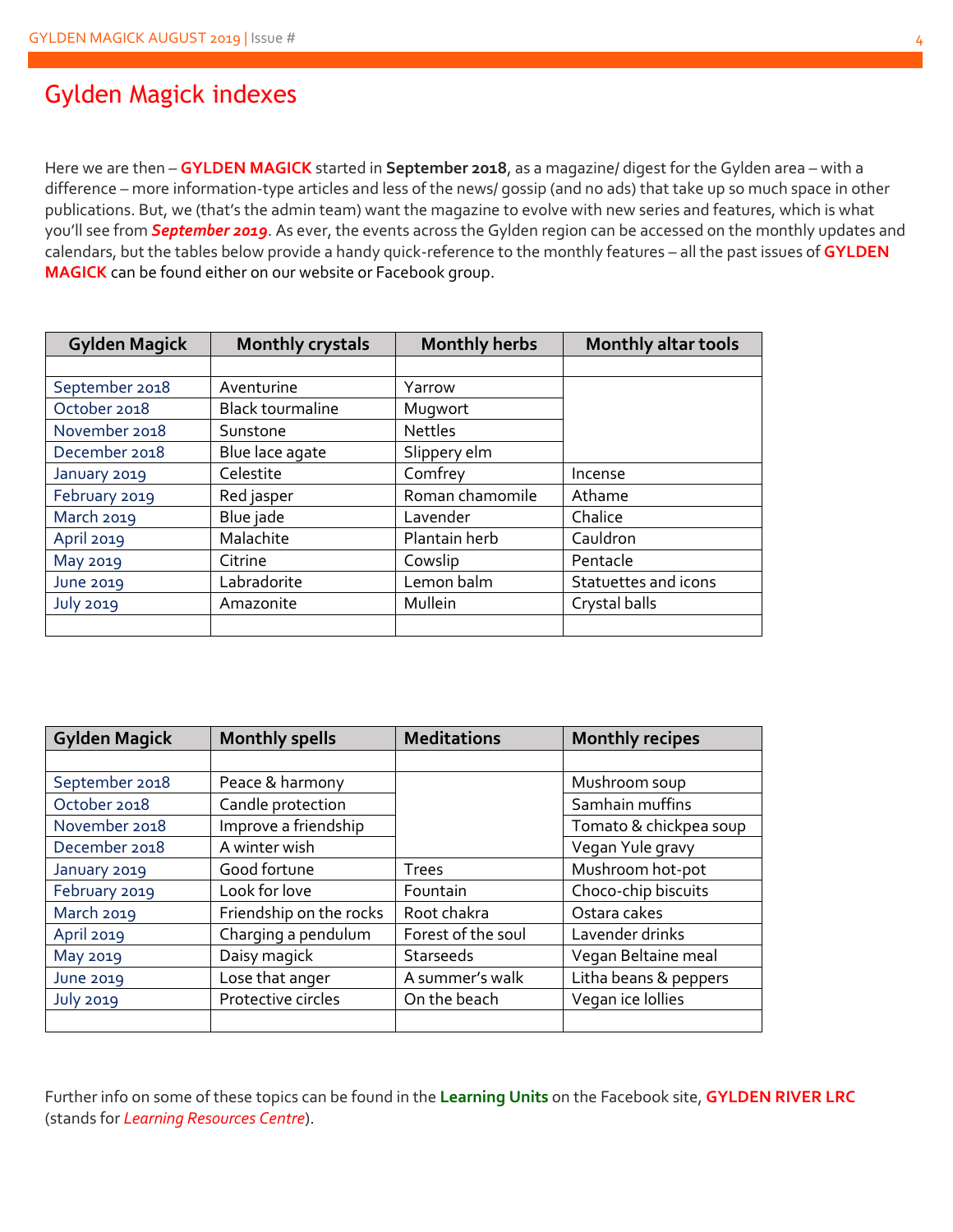#### **Positivity**

**By Rebecca**

#### **Positive attracts Positive:**

**I really understand experientially now, how important appreciation is.**

**Having witnessed the opposite, I see how impossible it is for negativity to attract positivity.**

**Being in alignment is a choice, Choosing to attract positivity, Or negativity is a choice.**

**We have to allow energy to transfer through us or we die!**

**So, the choice is create what feeds the soul or something awful.**

**Either way creation will happen.**

**(This is not about positive or negative, right or wrong - it is actually about electron flow.)**

**So, when finding an attraction of storms when rainbows are desired.**

**Best get writing, dreaming, visualising, focusing on what I have greatfull (that is a deliberate typo) for and appreciate.**

**Thank you, universe for the lovely friends, life, and all that I have today. I have wealth, health and love in abundance. I appreciate you! Thank you! I love you!**

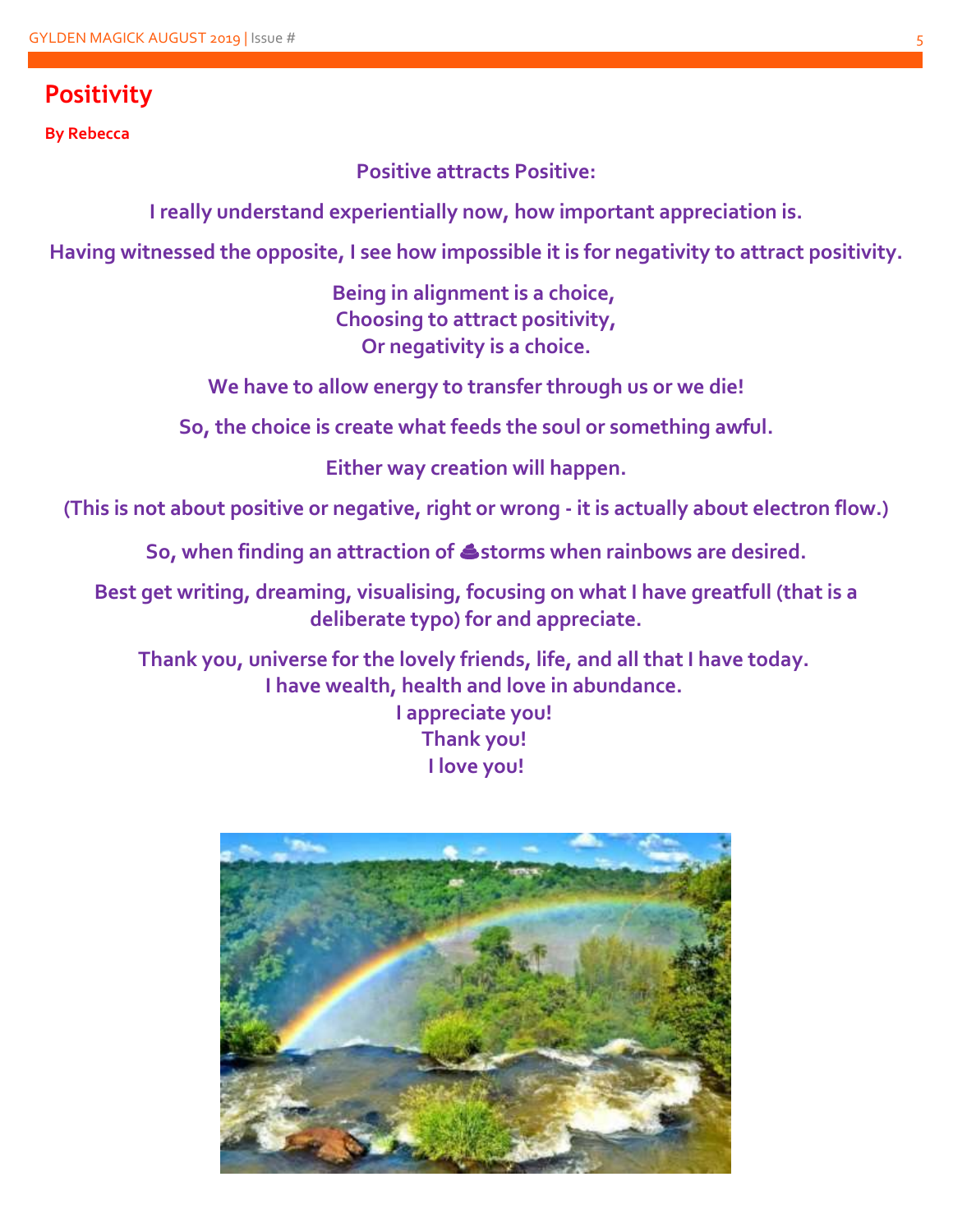### **Celtic lore**

#### **By Gylden Fellowship**

OK then, we did say that this **GYLDEN MAGICK** has a bardic theme, but what is a bard? A bard (for the Celts) was a respected part of the community - a poet and storyteller who had trained in a bardic college. Modern druidic bards train their creativity in a similar fashion. Back to the bards of 2000+ years ago – they kept the lore, laws and lineage of the community, a keeper of traditions - and some would continue their training to become (o)vates, druids and filidh. The bard would reiterate the epic tales for the community, accentuate the three realms (earth, sea and sky) and maintain the spiritual values. The following blessing is taken from the *Carmina Gaedelica*, a comprehensive collection of poems and prayers from the Gaelic tradition of oral poetry. The content was collected by **Alexander Carmichael**, in the Highlands and Islands of Scotland and published in 1900.

> *Give thou thine heart to the wild magic, To the Lord and the Lady of Nature, Beyond any consideration of this world.*

*Do not covet large or small, Do not despise weakling or poor, Semblance of evil allow not near thee, Never give nor earn thou shame.*

*The Ancient Harmonies are given thee, Understand them early and prove, Be one with the power of the elements, Put behind thee dishonour and lies.*

*Be loyal to the Lord of the Wild Wood, Be true to the Lady of the Stars, Be true to thine own self besides, True to the magic of Nature above all else.*

*Do not thou curse anyone, Lest thou threefold cursed shouldst be, And shouldst thou travel ocean and earth, Follow the very step of the ancient trackways.*

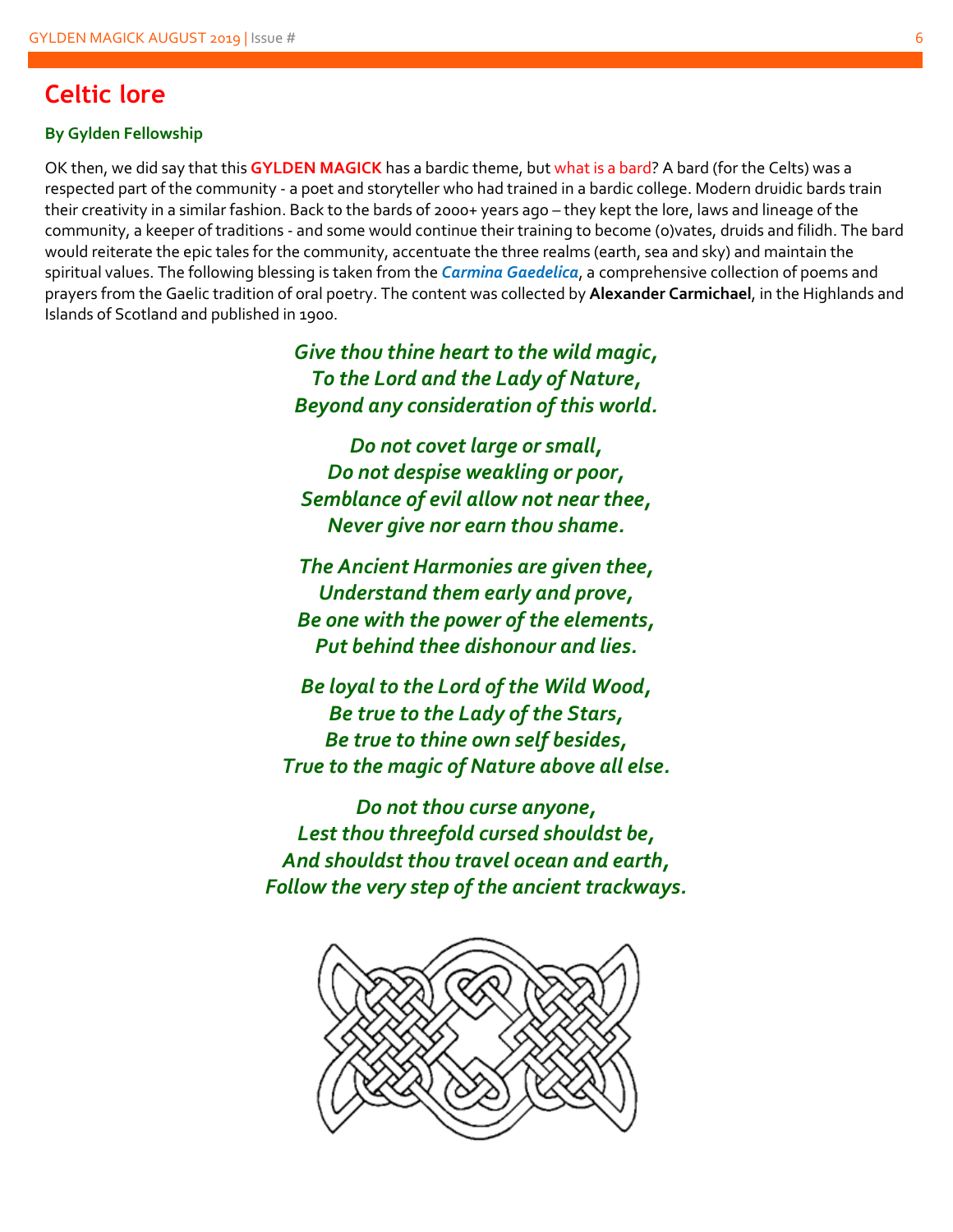### **Thoughts**

**By Rebecca**

#### **Evolve**

**Times are strange,** 

**It's time we do everything backwards,** 

**Slow down,** 

**Think less or more carefully,** 

**The power of thoughts can be huge or small,** 

**Perhaps the most important message for now is an invitation to do the opposite to 'normal' that could be closer to the key.**

**Than ever before.**

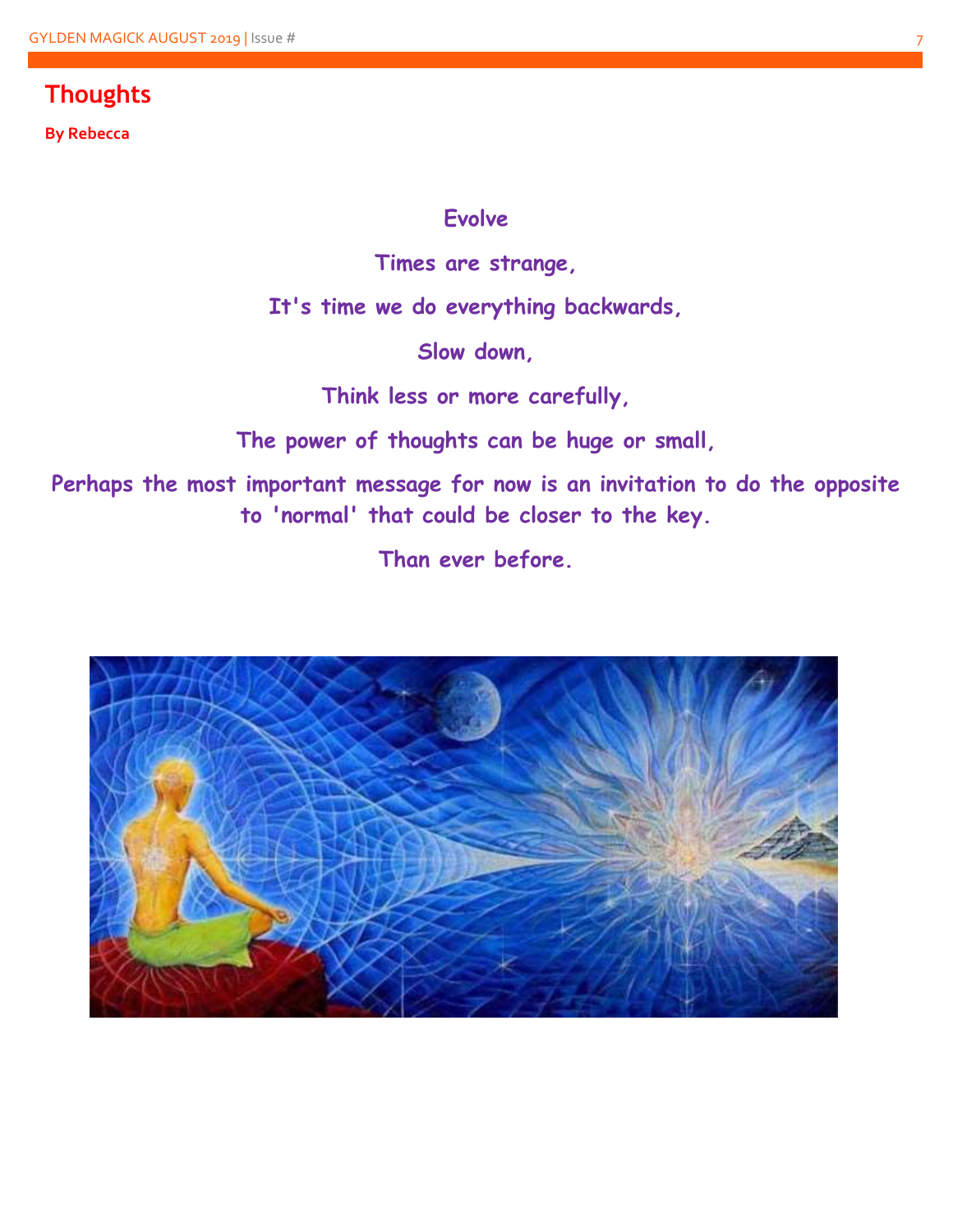Gylden Magick August 2019

## **Art showcase 1 by Andrea Jane Legg (Obsidian the Cat)**









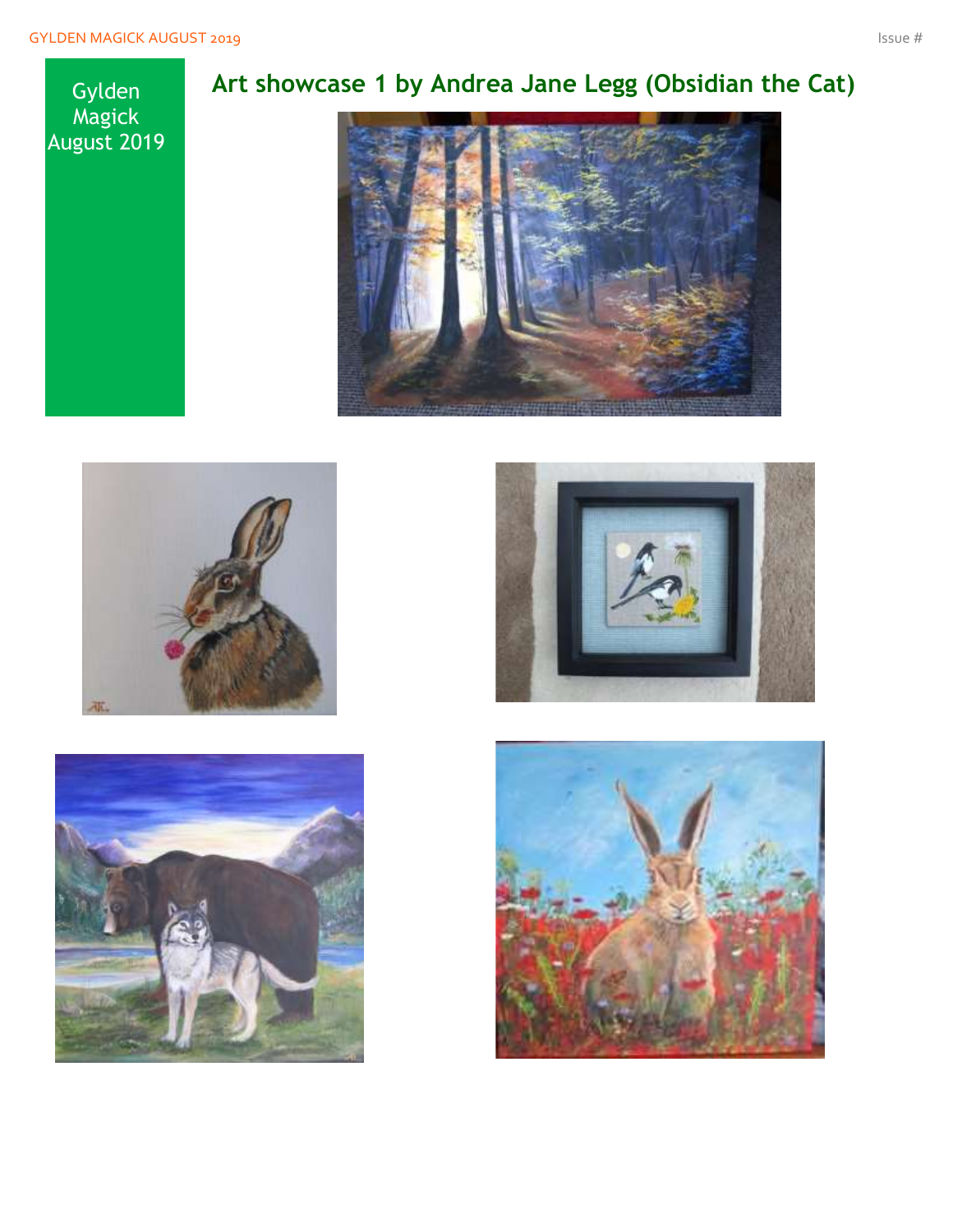## Bomere Pool

**By Gylden Fellowship**

*Bomere Pool is located in the Shrewsbury/ Telford area. It was created through glacial action about 18,000 years ago – it is an example of a kettle-hole mere, but there is a folk tale that offers a different version and with the recent storm damage in Yorkshire, I was reminded of this story.*

Many years ago, a village stood in the hollow, but the villagers were wicked people, who mocked the Christian God, Jesus and his priests. They turned back to the ancient heathen practices of their fathers and worshipped Thor and Woden.

The old priest earnestly warned them that God would punish their wickedness by some sudden judgment, but they laughed at him. They fastened fish-bones to the skirt of his cassock and set the children to pelt him with mud and stones. The priest was not dismayed at this, but he renewed his entreaties and warnings, so that some few turned from their evil ways and worshipped with him in the little chapel; this chapel stood on the bank of a rivulet that flowed down from the mere on the hillside.



The rains fell that December in immense quantities. The mere was swollen beyond its usual limits, and all the hollows in the hills were filled to overflowing. On Christmas Eve, when

the old priest was on the hillside gathering fuel, he noticed that the barrier of peat, earth, and stones, which prevented the mere from flowing into the valley, was apparently giving way before the mass of water above.

He hurried down to the village and urged the men to come up and cut a channel to relieve the pressure of water from the mere. They only greeted his proposal with shouts of derision, telling him to go and mind his prayers and not spoil their feast with his croaking and his killjoy presence.

The heathen folk were celebrating their winter solstice festival with great revelry. That same night, the aged priest summoned his few faithful ones to attend midnight mass. The night was stormy and the rain fell in torrents, but this did not prevent the small Christian flock from coming to the chapel.

The old priest had just begun the service, when a roar was heard in the upper part of the valley. The server rang the Sanctus bell, which hung in the bell tower, when a flood of water dashed into the church and rose rapidly until it put out the altar lights. A few moments later, the whole building was washed away, together with the village. The mere, which had burst its mountain barrier, completely occupied the hollow in which the village had stood.

Now, it is said that if you sail over the mere on Christmas Eve, just after midnight, you may still hear the faint sound of the Sanctus bell.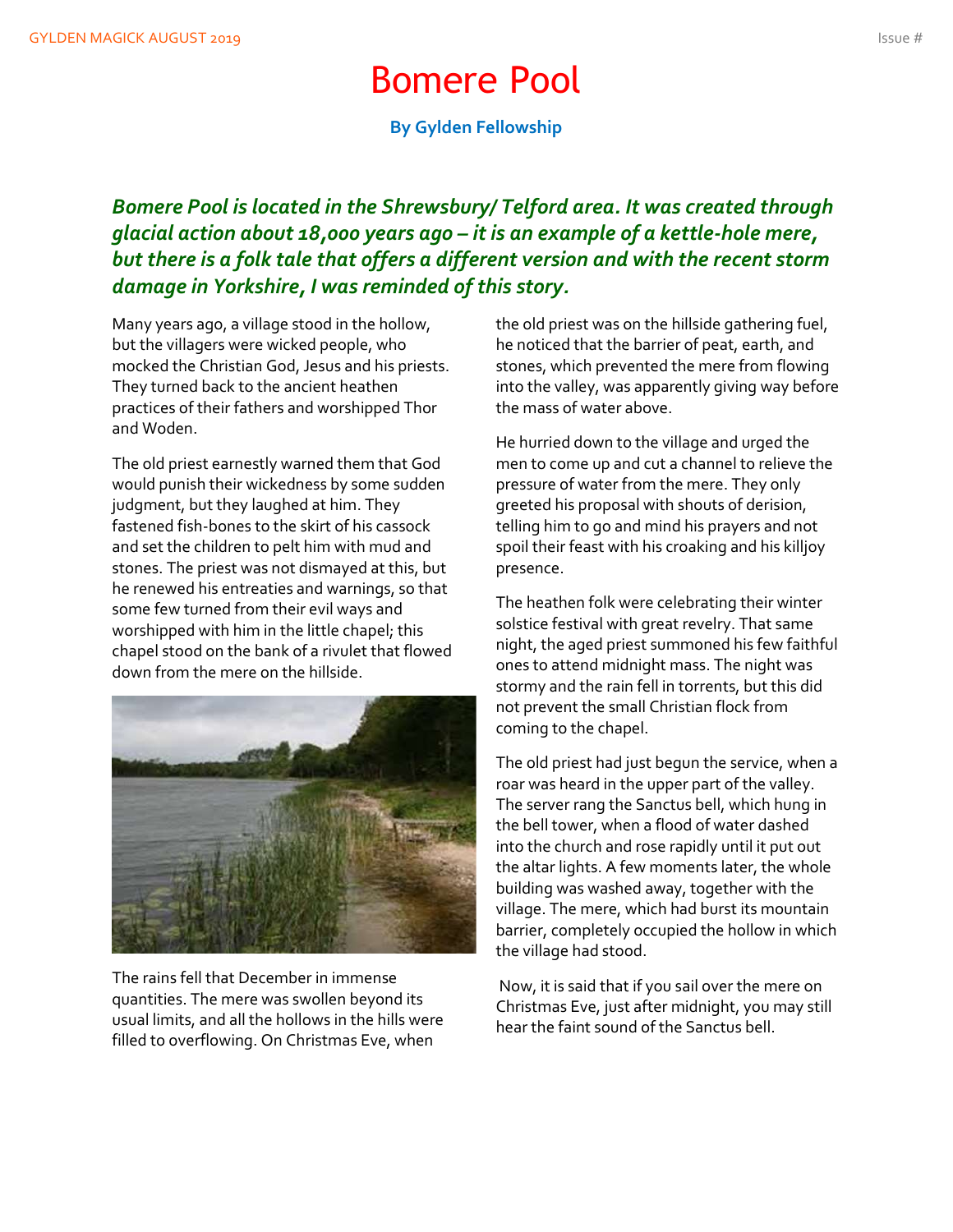## **Art showcase 2 by Tracy Ann Ferriss**











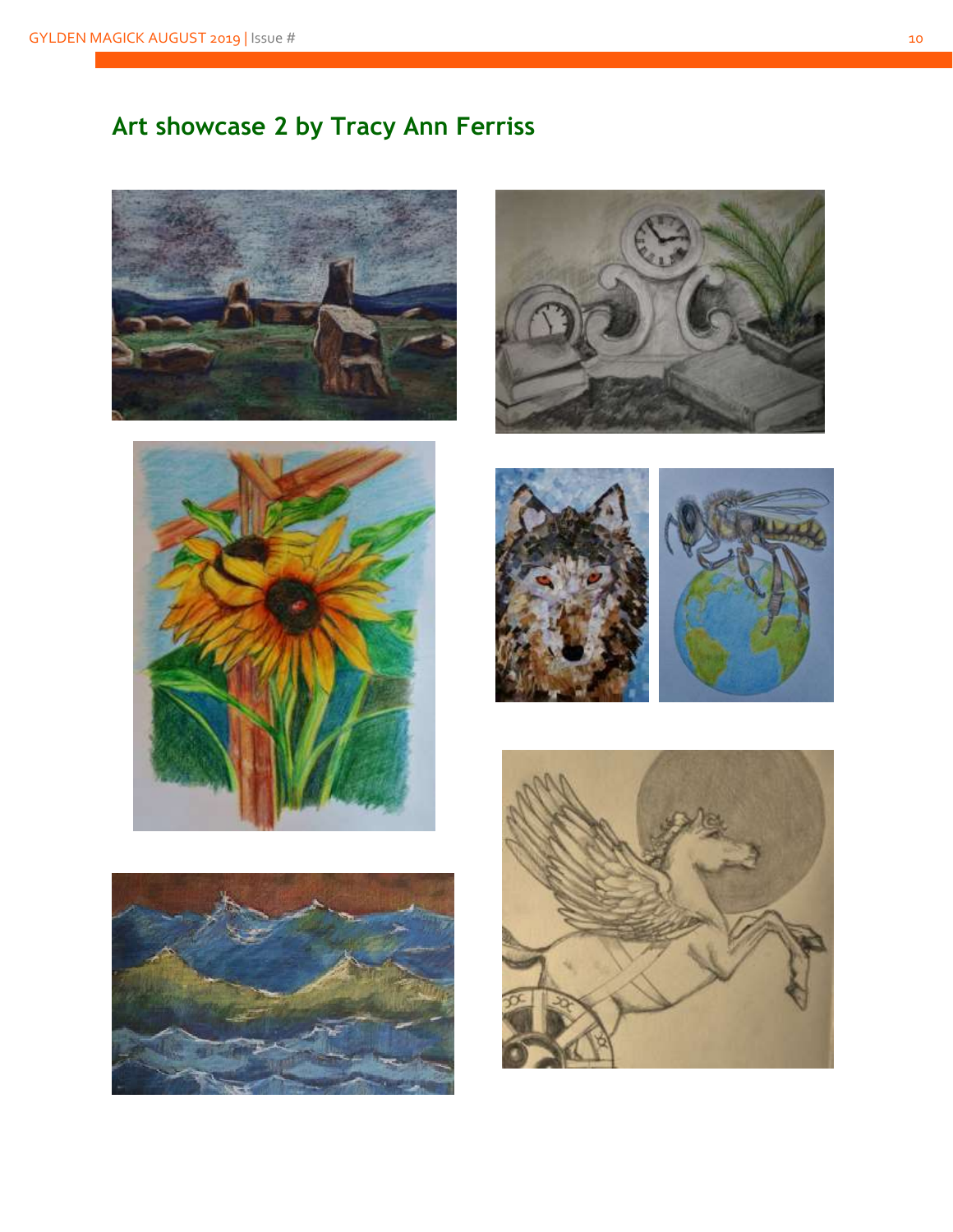### **The Crow and the Wolf By Wayne**

*Throughout the night the wolf sleeps, but her senses are alert to the subtle changes in the energy around the one she guards. Up in the trees, the crow also sleeps but his friend, the owl, keeps watch over them, ready to raise the alarm. All is quiet under the gaze of the moon as the night sleeps.*

*The wolf stirs as she feels the warmth of the summer's sun on her body, as it rises in the East – nearby her companion, the crow, squawks a good morning as he ruffles his feathers and shakes off the morning dew. Slowly the wolf opens one eye, blinks, then the other and slowly raises her head. She sniffs the air and smells the dew in the air. Slowly she stands, stretches out and looks around her.*

*With a flutter of his wings the crow leaves the tree and joins the wolf on the ground, they stare into each other's eyes........*

*They both feel the connection to the one they guard, as I honour them each morning, for these are my animal guides and we have deep relationship as we walk our path together. Not seen by many others, but always there*

> *Forever looking Forever watching Forever waiting Always on guard.*

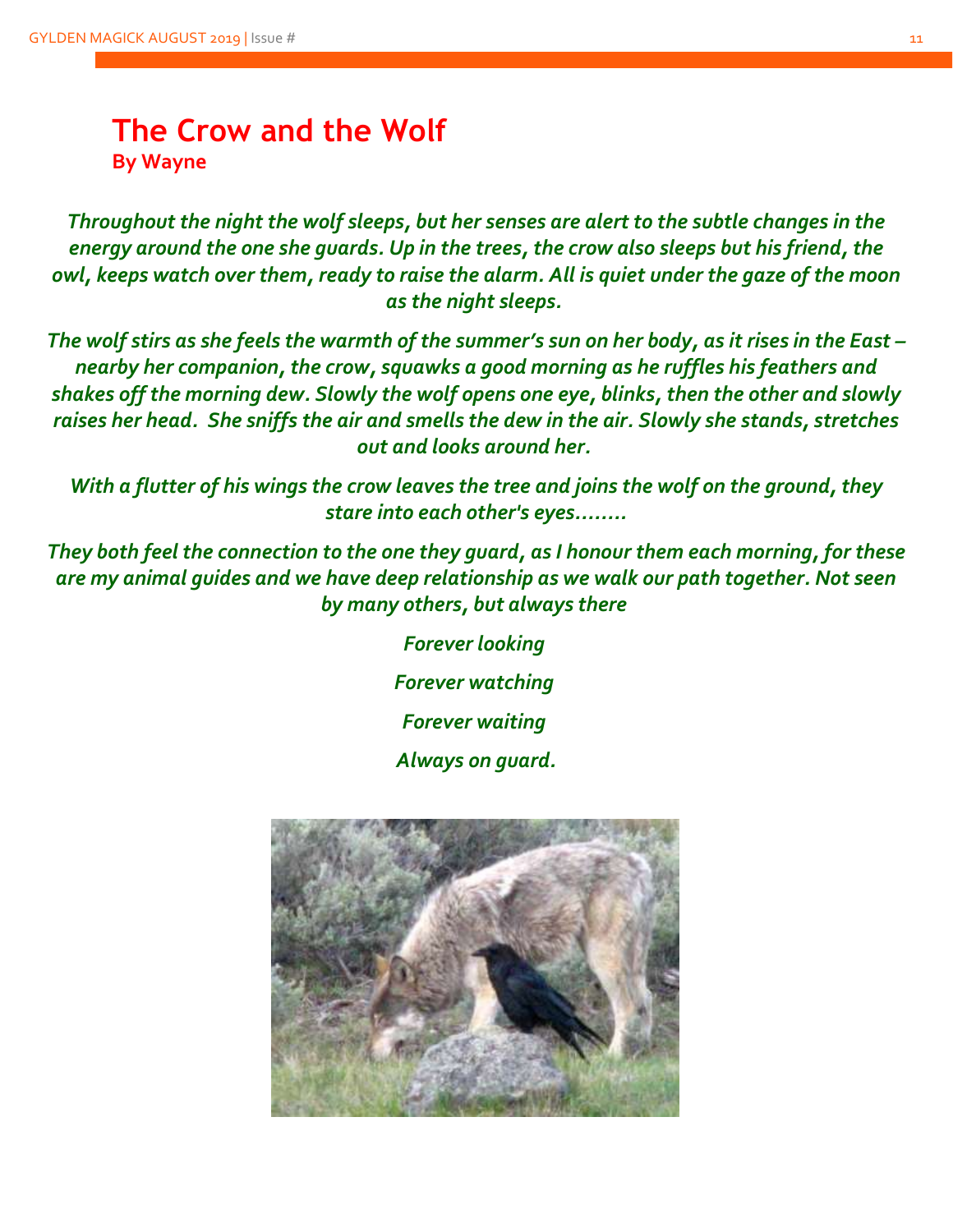# Shrines & sacred places in the Gylden area

**Collated by Gylden Fellowship**



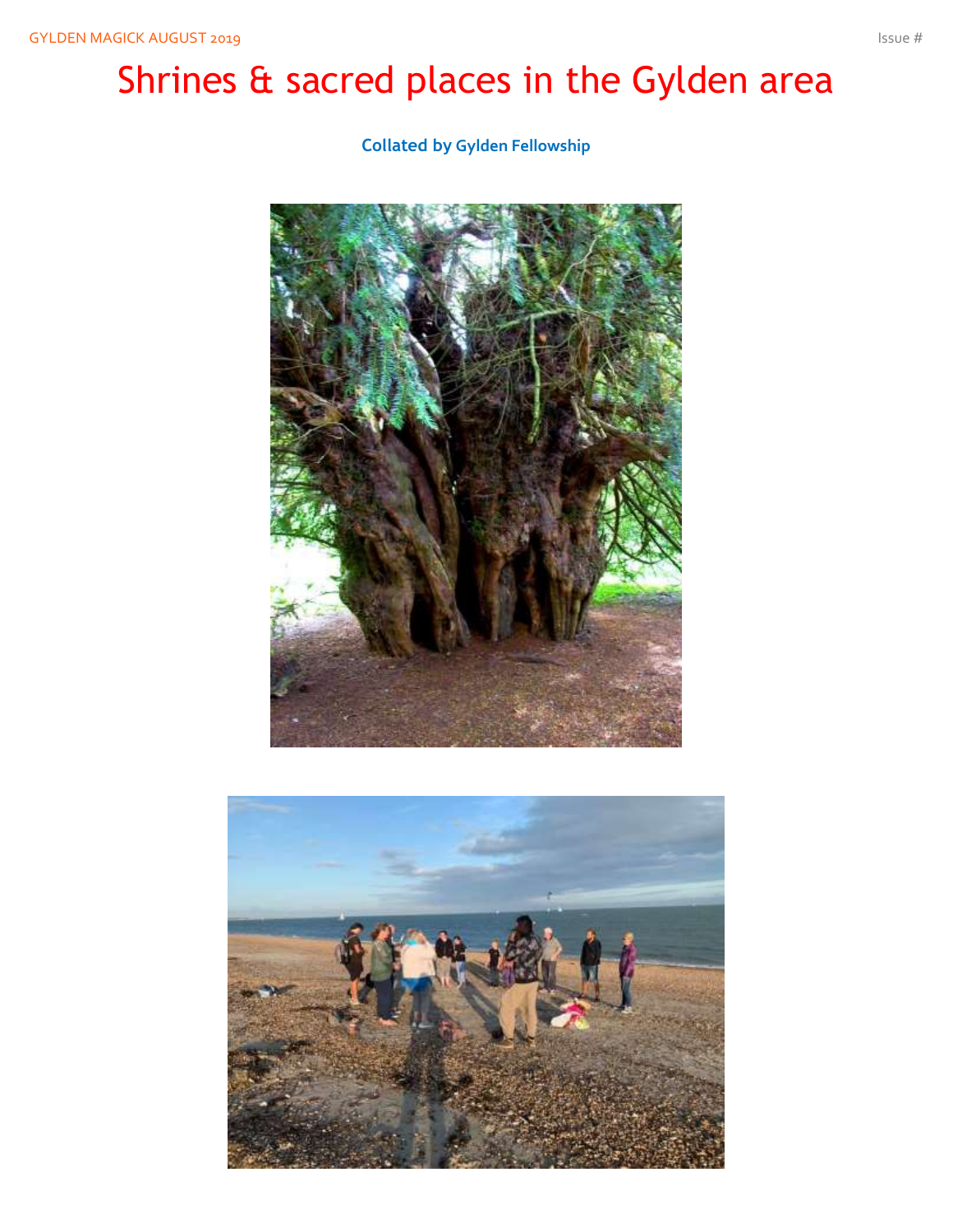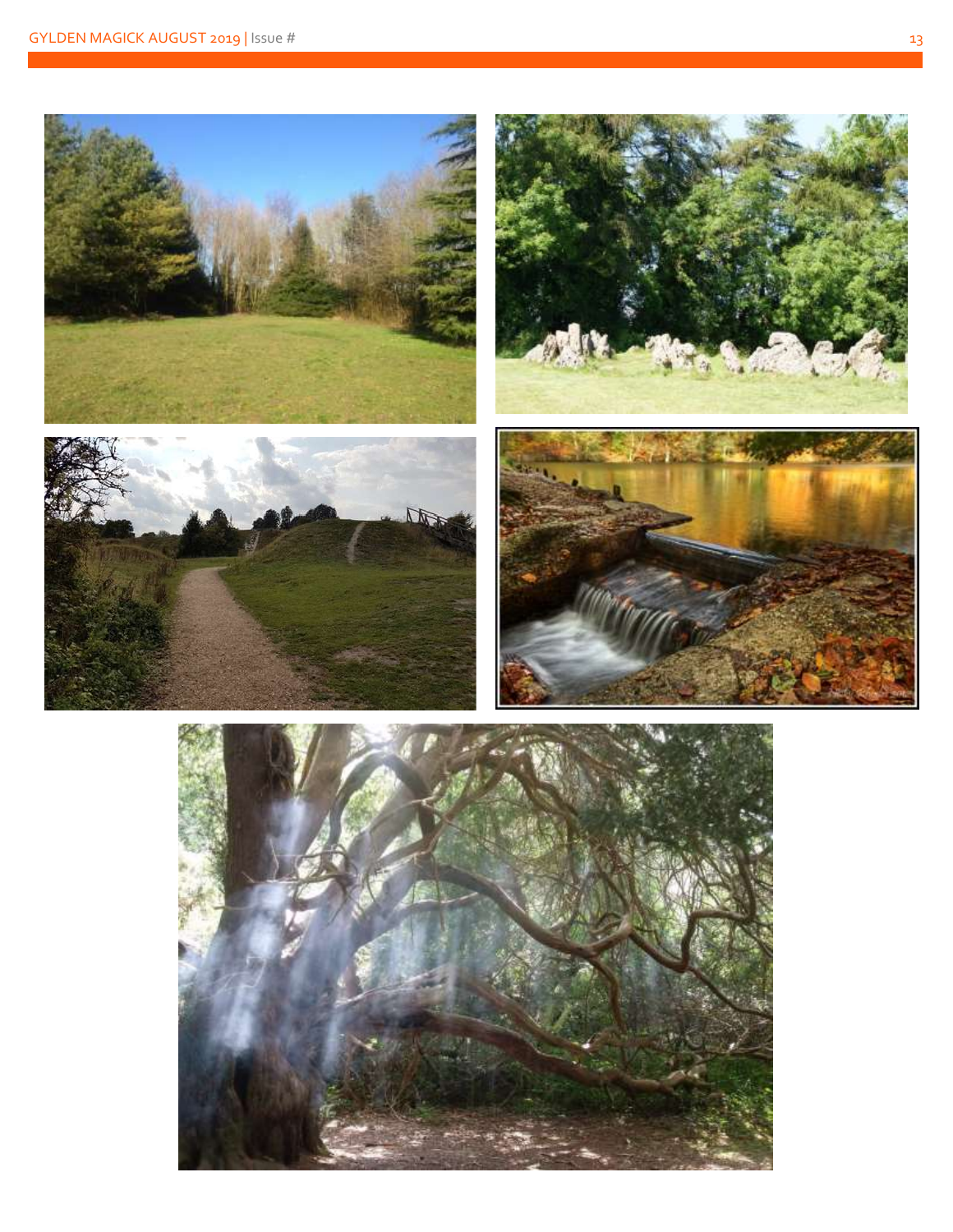# Harvest festivals

#### **By Gylden Fellowship**

In Farnham, there is a farmers' market on the fourth Sunday of the month where one can buy fresh produce, dairy, baked goods, etc, etc. Not that this is an innovation, because such markets are commonplace, but did you know that these types of events have a history of 1000 years or more? Here are some examples of ancient produce festivals that are still organised on a regular or annual basis in Britain.

- 1. Marldon Apple Pie Fair is on August Bank Holiday Saturday.
- 2. Findon Sheep Fair occurs in September (the fair also includes displays of village produce).
- 3. Annual goose fairs were held in Tavistock (2<sup>nd</sup> Wednesday in October) and Nottingham (1<sup>st</sup> Thursday in October) these still exist, but are more social occasions than livestock trading.
- 4. The Colchester Oyster Ceremonies are split over two dates each year: September is the start of the oysterdredging season and a proclamation is read out (this custom started in 1256).
- 5. Also, in Colchester, there's a Medieval Festival and Oyster Fayre Market in June.
- 6. Some produce fairs are remembered now only by name and have evolved into general funfairs or music festivals. Examples include the Cheese and Onion Fayre (September, Newton Abbot), the Wisbech Strawberry Fair (July, near Cambridge) and the Black Cherry Fair (July, Chertsey), but their titles reveal their origins.

The same is true of harvest festivals. As pagans, we celebrate both Lughnasadh and Mabon, which give thanks for the harvest, but other cultures and religions do the same – Harvest services for Christians, the annual acorn festival for the Miwok tribe and many apple festivals in late September/October – more about those in our *September 2019* issue.



Actually, the story of harvest rituals and customs in Britain is interesting, although it is worth noting that the real decline in such traditions started in the early 19<sup>th</sup> century. Customs that had existed for centuries came under attack from the increasing use of steam-powered threshers, pulled by horses, plus mechanical harvesters that could both reap and bind the corn and straw. Such was the prototype of today's combine harvester and these machines signalled the end of customs as *Crying the Neck* (proclaiming the end of the harvest) and choosing *a King of the Mowers* (the best reaper).

Pre-1800, it was usual for the landowner to celebrate the end of the harvest on his fields by providing a *horkey* or *mell supper*, to which all of the harvesters were invited. In general, this was a large meal with plenty of ale or cider. As Victorian values started to seep into society after the 1830s, these often-drunken horkeys attracted widespread disapproval, not least from Queen Victoria herself. The inevitable result was not long in coming, i.e. the harvest tea, which started in the 1840s – a harvest service in church followed by a meal and tea.

By 1889, a Church of England rector was able to say that the old harvest feasts were no more and that there were harvest festivals instead. By his understanding, such events consisted of, "Tea and cake at sixpence per head in the schoolroom and a choral service and sermon in the church" – this continues to be the practice in many Church of England churches today. It's a far cry from the horkeys and giving of thanks at Lughnasadh.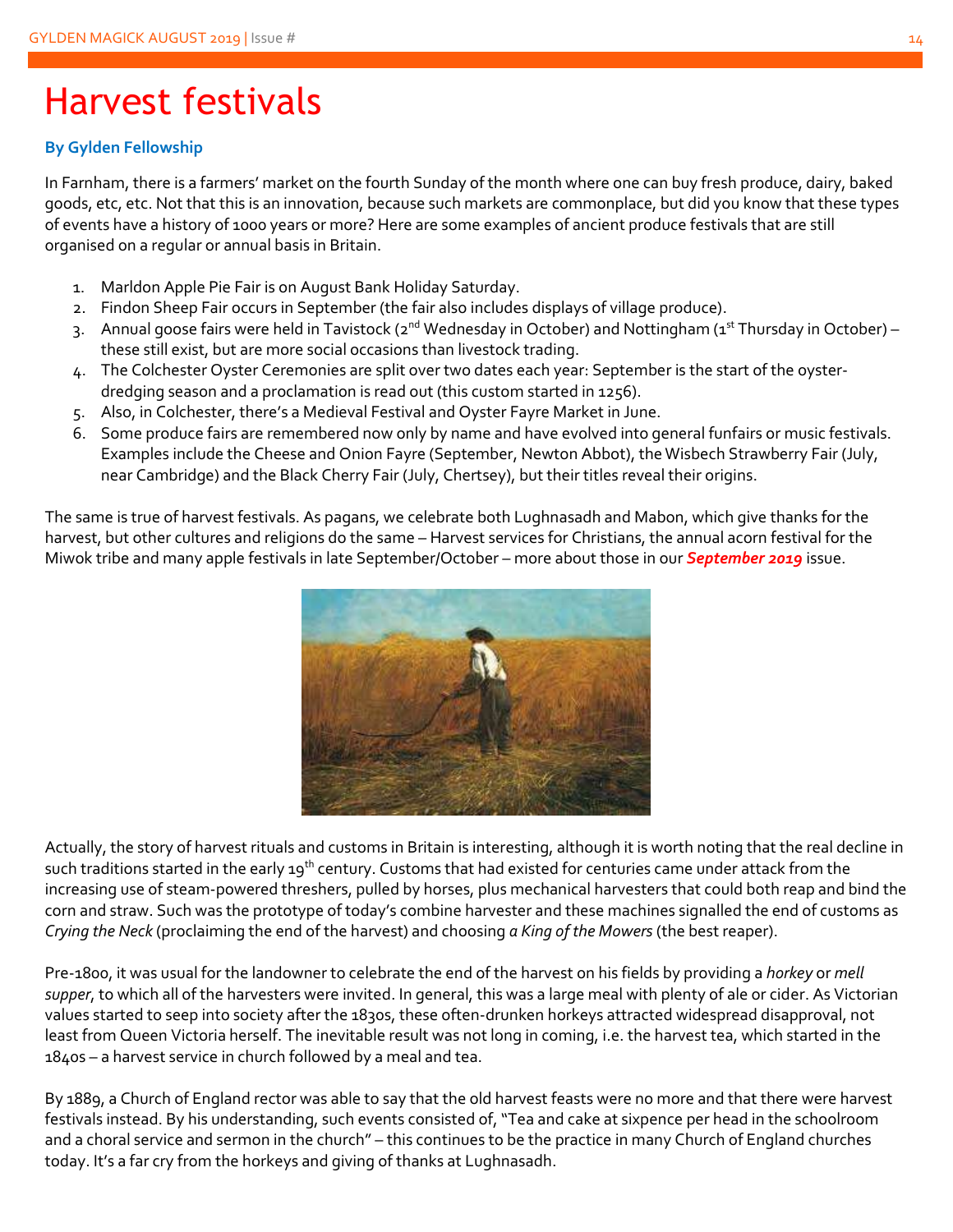## Lughnasadh blessing

#### **By Wayne Davis**

This blessing was used during a recent new moon ceremony on 31 July – more about these in the autumn.

**Mother of the Harves** with your sickle and basket, bless me wit abundance and plenty...

As the seed falls to the earth and is reborn each year, I too grow as the seasons change...

As the grain takes root in the fertile soil, I too will find my roots and develop...

As the smallest seed blooms into a mighty stalk, I too will bloom where I landed...